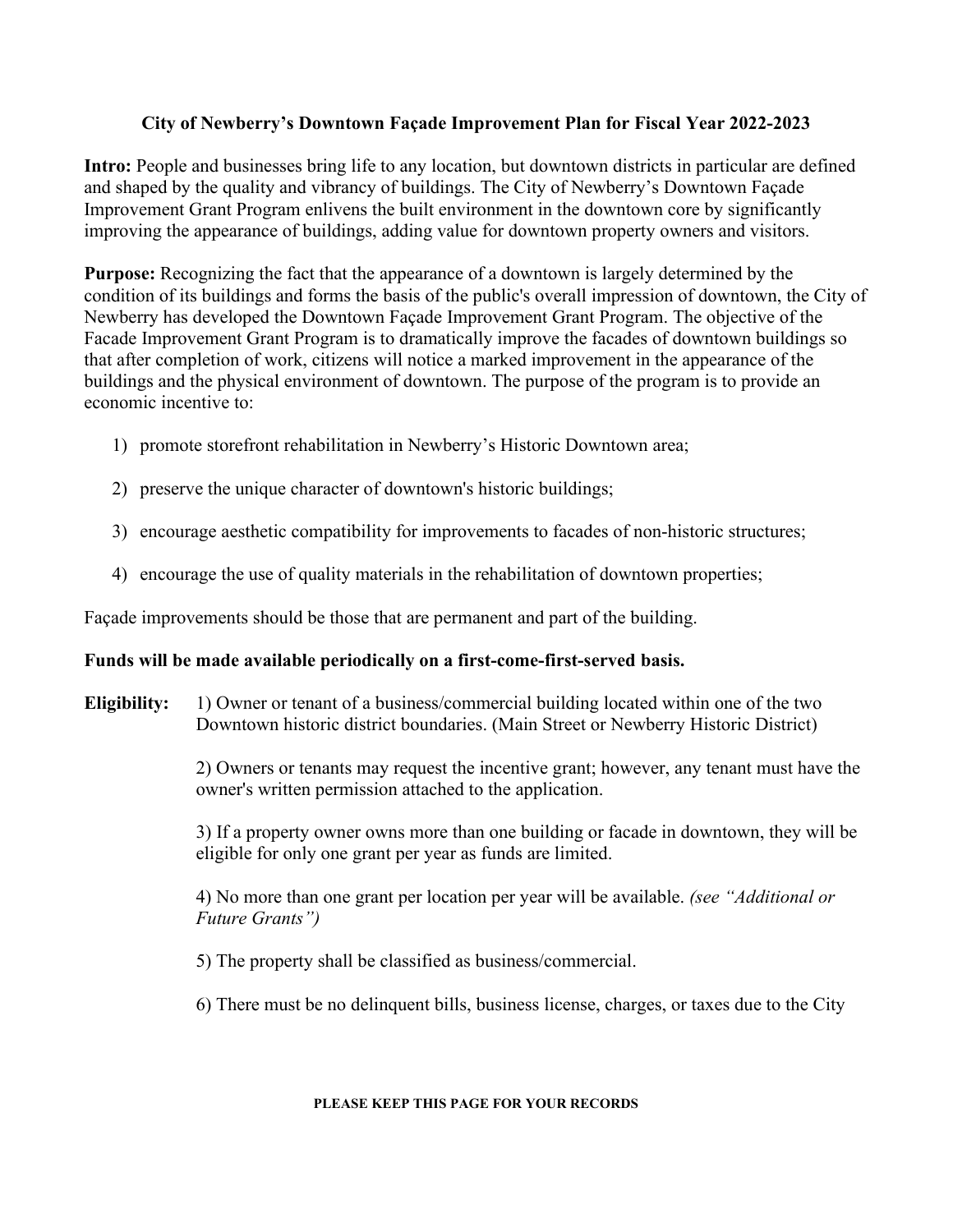**Grant Guidelines:** 1) Must meet all City of Newberry Architectural Review Board's guidelines and requirements.

2) Rehabilitation work must conform to the City of Newberry's Building Codes.

3) Rehabilitation of structures in the downtown district should respect the architectural integrity of the entire building and retain those elements that enhance the building.

4) Façade grant applications may be made for structures within the defined boundaries, with priority\* given to renovation projects that visibly improve downtown facades, including buildings with inappropriately applied facades that cover windows, or that are unsightly, out-of-scale, or in need of general repair work.

\*Funds are made available periodically on a first-come-first-served basis and priority will only be taken into consideration should applications be submitted at the same time.

5) All properties classified as business/commercial within one of the two Downtown historic district boundaries. (Main Street or Newberry Historic District) may apply for grant funds.

6) Improvements may include, but are not limited to:

- Façade improvements
- Brick or wall surface cleaning
- Patching and painting of facade walls
- \*Signage or exterior lighting replacement/repair
- Structure or frame that contains or holds a sign
- Canopy, porch, awning installation/repair
- Window and/or door replacement/repair
- Mortar joint repair
- Railings, ironwork repair or addition
- Cornice repair and/or replacement
- \*Only established businesses (3+ years) are eligible for sign replacement

Removal of inappropriate additions to buildings and non-compliant signs may qualify based on the effect the removal will have on the appearance of downtown.

Ineligible improvements include but are not limited to building maintenance including paint to match existing conditions and differed general repairs; parking lot improvements; interior or roof improvements; removal of architecturally significant building features; purchase property, inventory, or operating capital; any activity completed prior to receiving grant funds.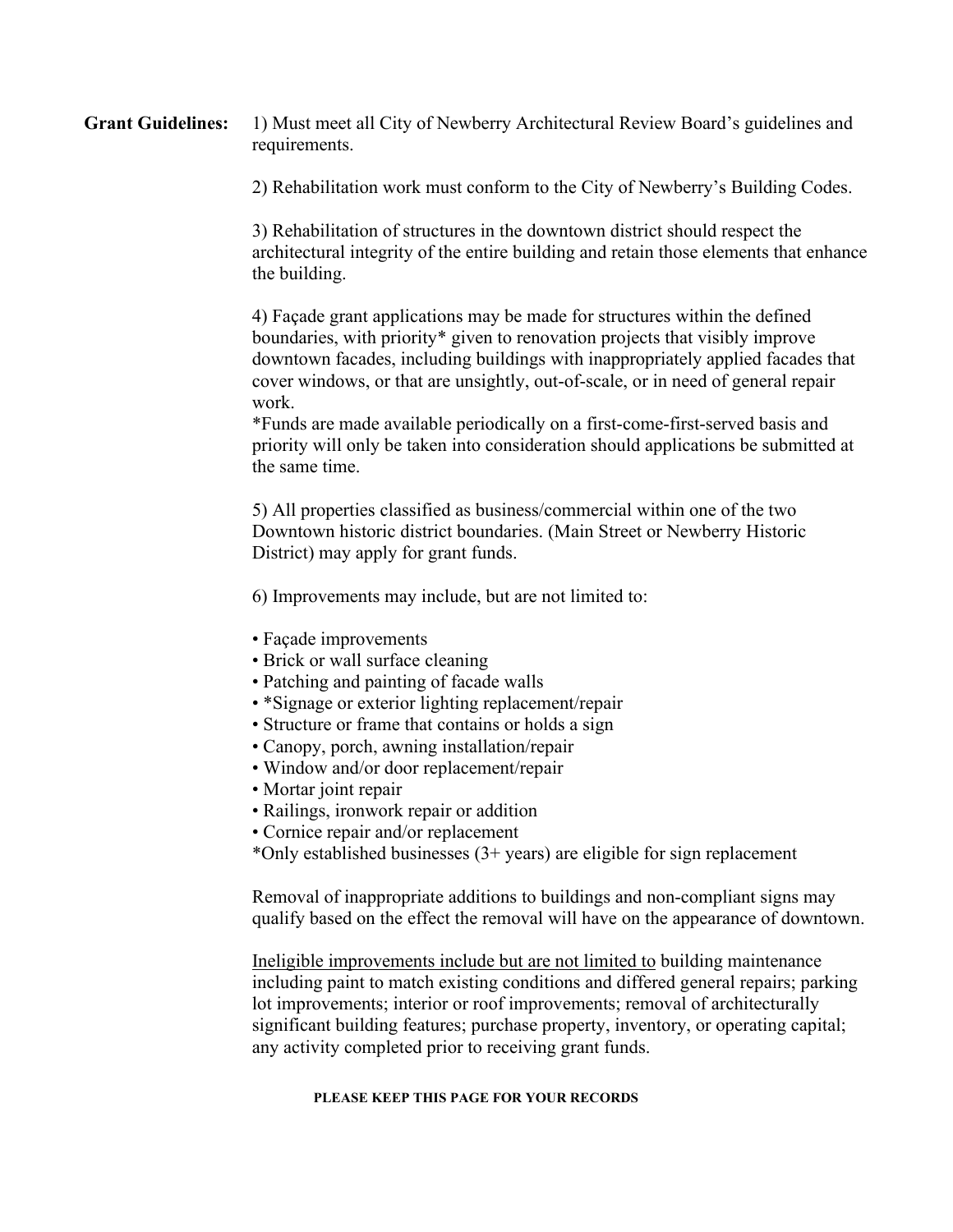7) Any improvements that have been made through the façade improvement grant program and which become a part of the property may not be removed from the property unless they can be used (without significant alterations) on another property within downtown (e.g., awnings). See criteria point six (6) for details on improvement maintenance.

**Design Guidelines:** 1) Improvements should contribute to the pedestrian environment by enhancing the aesthetic impact of the facade by adding visual interest to the streetscape.

2) Improvements should provide a year-round impact

3) Improvements should be completed in ways that are compatible with the original design of the structure.

4) Improvements should not shield from public view nor cause the removal of architecturally significant features

5) Improvements should contribute to the building's character

6) Improvements should encourage other restoration or redevelopment within the downtown area.

### **Additional or Future Grants (Previous grant holders only):**

1) A property may be eligible for an additional grant if:

a) At least three (3) years have elapsed since the last grant was awarded and the property is in need of further improvement (e.g., repaint, new awning); under extenuating circumstances an additional grant may be awarded prior to three years from the last grant, if deemed necessary by the City of Newberry's Architectural Review Board.

b) The existing business/property undergoes significant expansion which requires improvement to the property.

**Criteria:** 1) For the purposes of the façade improvement grant program, a façade is defined as an individual storefront, rear, or side of a building that faces a public street or alleyway or which is otherwise visible to the general public.

> 2) Qualifying projects are eligible for a grant match of up to 90% on projects, with a maximum grant award of \$9,000: matching basis as funds are available.

3) Project proposals are not capped at \$10,000. Applicants are encouraged to strongly leverage their grant funds to get the most from their investment.

4) **Any** work done before a grant application is approved **is not** eligible.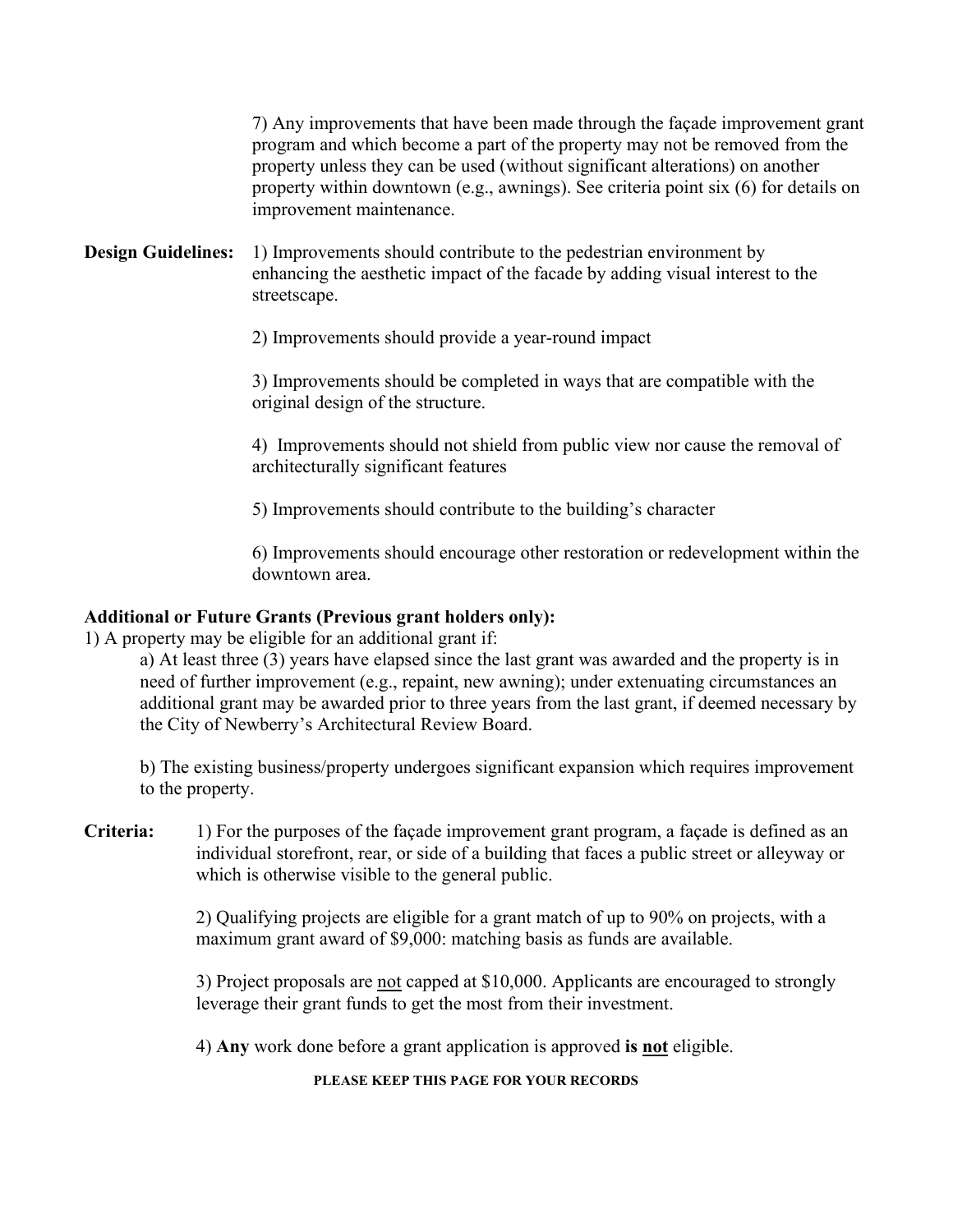5) The grant match will be reimbursed to the grant recipient after the work is completed and all bills relating to said work are paid in full.

6) The property owner must agree to maintain the facade improvement as set forth in the application for a period of three (3) years or until the property is sold. *(Example: if an awning is installed as part of a project and then rips within a three-year period, it must be repaired or replaced by the owner.)* 

## Application Process: 1) Applicant will complete application and return to the City of Newberry's Administrative Services Office in City Hall, along with proposed improvement plan. **APPLICATION DEADLINE: October 31st, 2022, at 12 pm**

2) Two qualified and professional estimates of cost are to be included with the application.

3) Applications will be reviewed and signed by the City's Building Official for building code compliance.

4) Applications will be presented and reviewed by the City's Architectural Review Board (ARB). **Applicant must be present at review.**

5) An agreement must be signed **BEFORE** any work begins. Parties to the agreement will be the applicant(s), building owner(s), ARB, and the City of Newberry.

6) A copy of the fully executed and approved application will be made available to the grant recipient upon request.

7) Upon project completion, copies of fully paid statements must be submitted to the City of Newberry's Planning and Development offices to claim grant reimbursement.

8) The City's Building Official will then inspect work completed and request checks be issued for the amount approved in grant application. Provided all work is accomplished in accordance with the agreement.

## 2021 Grant Timeline: **Applications Accepted Starting: July 8th, 2022 Application Deadline: October 31st, 2022, at 12 pm ARB Application Approval by: November 17th, 2022 Project Completion on or Before: May 31st, 2023**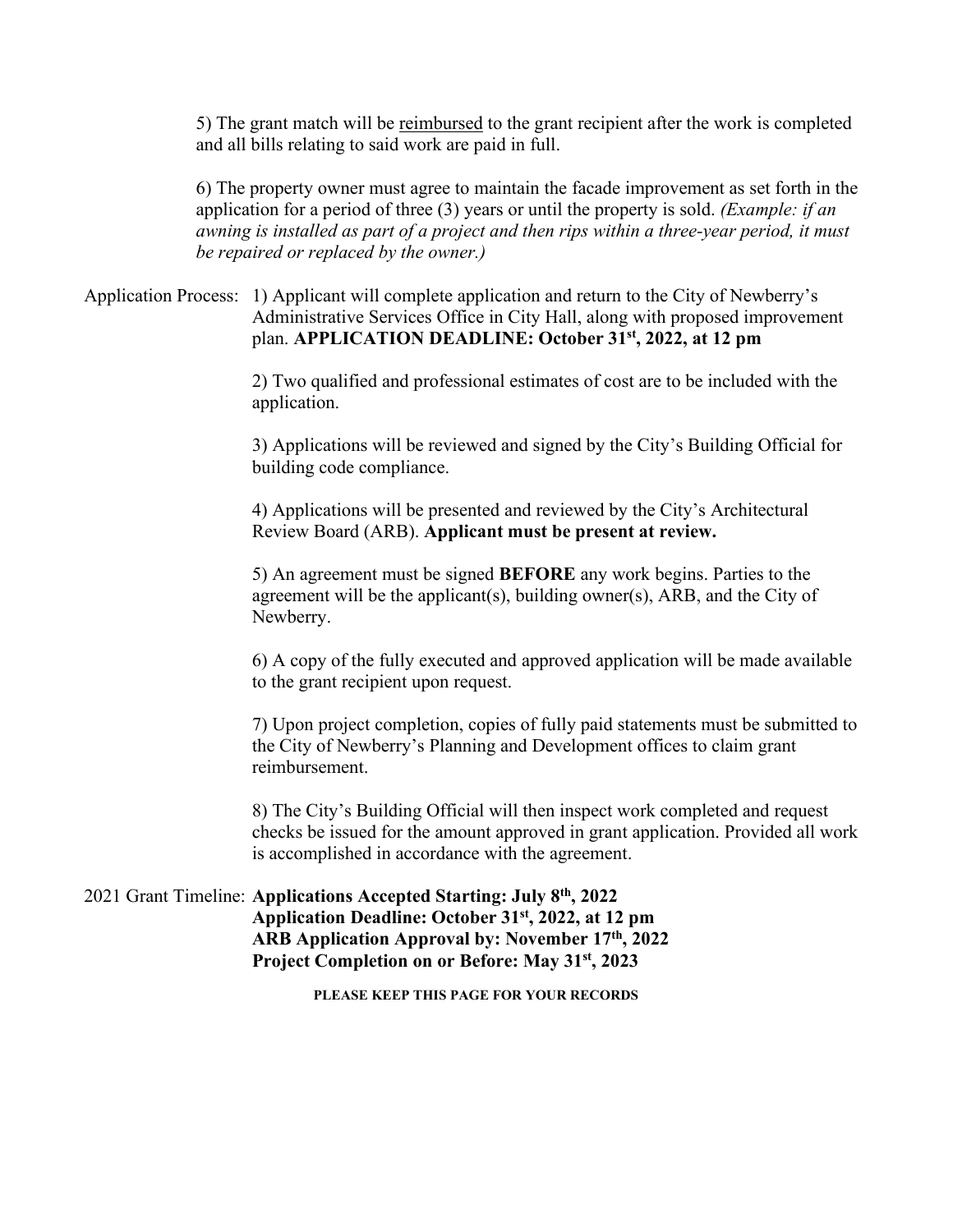# **City of Newberry's: FACADE IMPROVEMENT GRANT APPLICATION FOR FISCAL YEAR 2022-2023**

### **APPLICATIONS WILL NOT BE ACCEPTED WITHOUT THIS FORM AND CHECKLIST, FULLY COMPLETED, AS LISTED BELOW**

| Applicant's Name                                           | Phone #                                                                        |  |
|------------------------------------------------------------|--------------------------------------------------------------------------------|--|
| Owner Tenant                                               | Business/Building Name                                                         |  |
| Applicant Address                                          | email                                                                          |  |
| Property Owner's Name                                      | Phone $\#$                                                                     |  |
| Mailing Address                                            | email                                                                          |  |
|                                                            | Length of Time at this location Length of remaining lease term (if applicable) |  |
| Description of Project (attach additional pages as needed) |                                                                                |  |
|                                                            |                                                                                |  |
| <b>Total Estimated Cost of Improvement \$</b>              |                                                                                |  |
|                                                            |                                                                                |  |

**Please Check- ALL POINTS ARE REQUIRED FOR YOUR APPLICATION TO BE COMPLETE:**  □ I have attached project plans, specifications, or other appropriate design information. *A professional architectural plan is not required.* 

 $\Box$  I have attached samples of paint colors to be used on facade improvements or signage.

 $\Box$  I have attached a photograph(s) of existing condition of the property.

 $\Box$  I have attached copies of cost estimates for the project (minimum of two (2) estimates required)

 $\Box$  I have attached written permission from the property owner, if applicable (please check or mark not applicable).

 $\Box$  I understand that grant funds must be used only for the project described in this application. The work must be completed by May 31, 2023. All work must be completed according to state and local building codes and ordinances and approved, when necessary, by the proper authorities.

 $\Box$  I also understand that this application must be reviewed before any work is done on the project and that no projects will be funded if work was started/completed prior to the application's approval.

#### **PLEASE SUBMIT THIS PAGE AS PART OF YOUR APPLICATION**